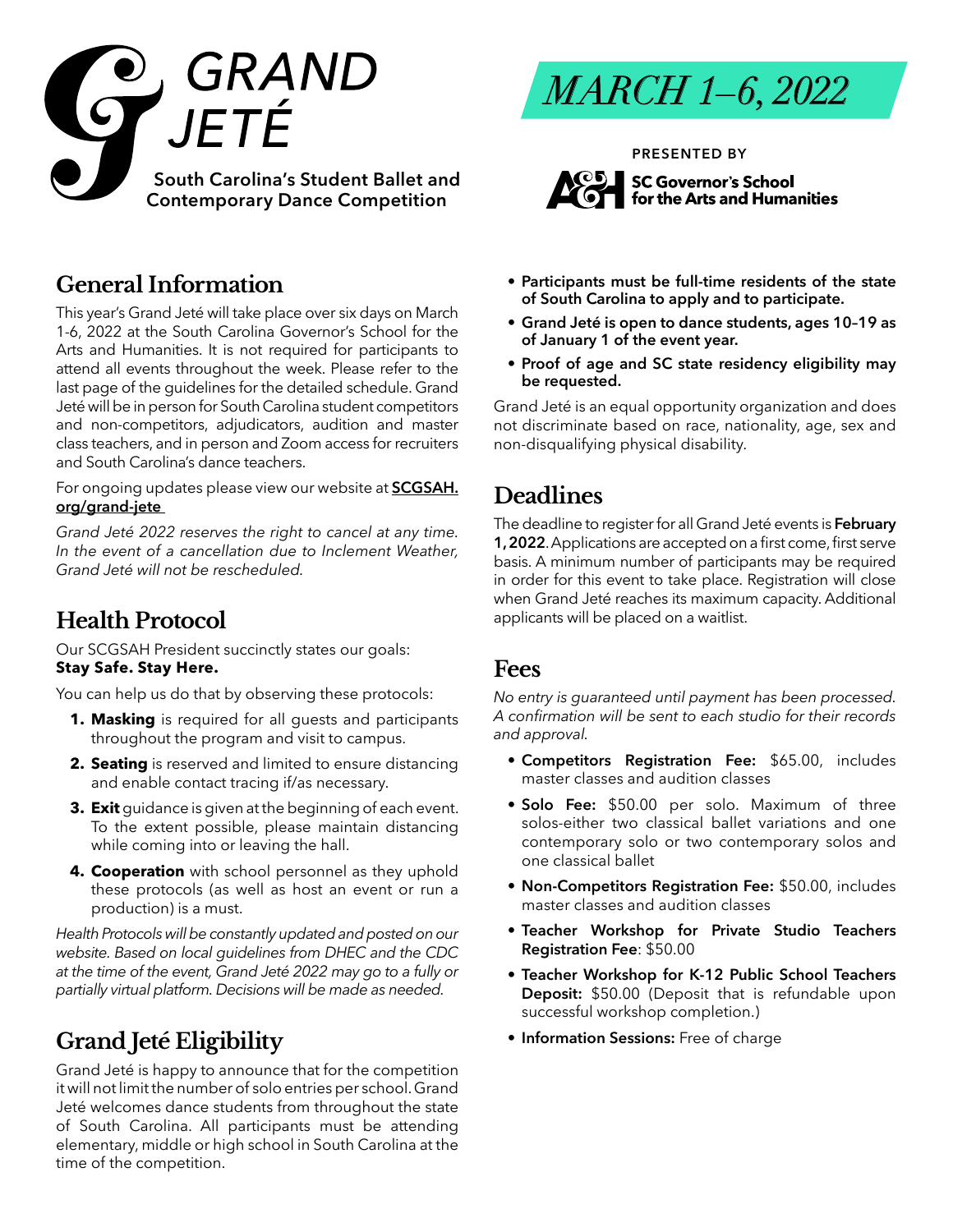# **Competition Age Divisions**

Students will be placed in one of the following three age groups:

- **• Pre-Competitive Division (Ballet ONLY): 10–12 years old.**
- **• Junior Division (Ballet and /or Contemporary and Student Choreography): 13–15 years old**
- **• Senior Division (Ballet and/or Contemporary and Student Choreography): 16–19 years old**

## **Categories**

*Note: Each student may compete in a maximum of three solos: two ballet and 1 contemporary or two contemporary and 1 ballet*

#### **Classical Ballet Solos**

The competitor will perform a variation selected from the classical ballet repertoire list provided.

The Pre-Competitive Age Division students are allowed to modify and/or simplify the variations to fit their technical level or may select a solo that is not represented on the Repertoire list, but must be a dance age and skill appropriate choreographed 'classical' ballet piece. For the safety and wellness of our Grand Jeté Competitors, we strongly discourage the Pre-Competitive participants from dancing on pointe.

#### **Contemporary Solos and Student Choreography**

Contemporary Dance is a genre of concert dance that may include principles of various dance styles such as classical and neo-classical ballet, modern dance, postmodern dance, and others. Some of the dance styles may include theoretical concepts and philosophies from pioneers such as Martha Graham, Pina Bausch, Mary Wigman, Ted Shawn, and Alvin Ailey to name a few.

Competitors may perform and/or choreograph their contemporary solo on or off pointe.

Jazz and lyrical dance may be integrated, as the choreography may require. However, tap, hip hop, and similar dance is not permitted in the performance.

If applicable, for original or protected choreography not in public domain, it is the responsibility of the competitor, competitor's parent, teacher or coach to obtain all required choreographers and/or musical releases, and to pay any required royalties.

#### **Student Choreography - Solo only**

Competitors are encouraged to submit their own choreographic works.

Students Choreography will be adjudicated on Originality, Creativity, Musically, Execution, Style, Character, Personality, use of Time (Rhythm, Speed, Syncopation), use of Energy (Quality of Movements) and use of Space.

# **Competitor Details**

#### **Headshot**

All competitors must submit a current headshot. Headshots need to be submitted to grandjete@scgsah.org no later than **February 1, 2022**.

#### **Time Limits**

Ballet variation choices must be selected from Grand Jeté's Ballet repertoire list, and contemporary solos are limited to a maximum time of 2:30 minutes in length. Though bows are not included in the 2:30 time, please refrain from bowing unless your solo finishes on stage.

#### **Costumes**

Costumes are encouraged, and must be provided by the competitor/competitor's school.

Due to the pandemic, adjudication will not be placed on the competitor's choice of costumes

#### **Props**

Please note that all props used by participants are used at the participant's own risk.

Grand Jeté is not responsible for any injury or incident resulting from a participant's use of props of their choice.

The use of props must be pre-approved by Grand Jeté and must be identified at the time of registration. Please email morganpatterson@scgsah.org with the subject line "Grand Jeté prop usage request" and a description of all props to be used. Performers may not use dangerous props or props that could damage the venue or harm people.

There is no storage space for props off stage and Grand Jeté does not provide assistance with the movement of props on or off the stage. Parents, teachers or coaches are responsible for maintaining control of props off stage and bringing the props on and off the stage in a timely manner not to exceed 1 minute. The stage must be cleaned and cleared of any props immediately after the performance and the props removed from the wings.

#### **Music**

Competitors are required to provide their own music using an MP3 file. Music is to be uploaded online as part of registration by February 1, 2022. All music must be cued properly and must be recorded at the competitors' desired speed. Please note that no adjustments can be made at the competition.

Studio owners must have available a recorded copy of their music on a CD that can be played on a standard CD player in case the downloaded music malfunctions. The CD music must be cued properly and must be recorded at the competitors' desired speed. Please note that no adjustments can be made at the competition. If applicable the competing student, student's parent, teacher or coach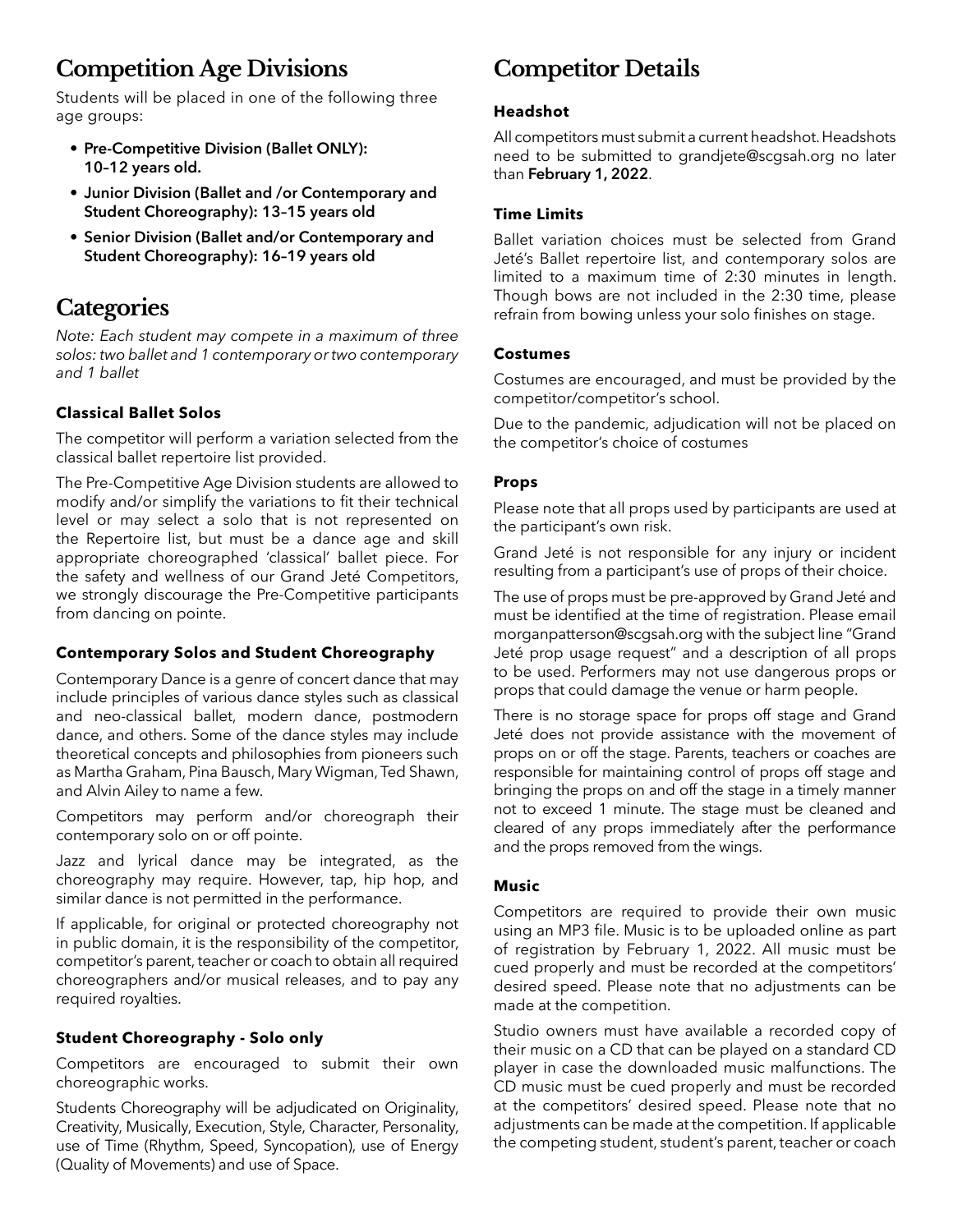is responsible for obtaining any required musical releases and is responsible for the payment of any royalties.

#### **Lighting**

A General warm wash will be provided to all competitors. No special lighting requests will be granted.

#### **Changes to Entries**

All changes to the originally submitted entries must be received in writing seven days prior to the competition. No verbal requests will be honored.

# **Adjudication Scoring**

There will be three adjudicators that are out of state internationally recognized dance professionals. The scoring system is based on Technique and Artistry with each having a 100-point value. Each judge's final score is then the average of the technical and artistic marks. The average score given by each of the three judges will be added together to produce a final score out of a possible 300 points.

Grand Jeté utilizes the most advanced technology available for judging and tabulation of scores. While watching the competitor's, each judge will simultaneously and individually record oral critiques, comments and encouraging remarks into the state-of the-art adjudicating software. When the competition is completed, the tabulator will record the score of the participant.

Studio owners and independent competitors will have access to each adjudicator's oral comments on each of the competitors through the registration portal following the competition.

## **Awards**

The decision of the Adjudicators is final. The Adjudicators reserve the right to withhold awarding one or more prizes if the performances do not meet a certain standard.

#### **First Place: \$500.00**

Four will be awarded: one for best score in Classical Ballet for seniors, one for best score in Contemporary dance for seniors, one for best score in Classical Ballet for juniors, and one for best score in Contemporary dance for juniors.

- **• Senior Category** Highest score of **270 or above** applies to both Classical Ballet and Contemporary Dance
- **• Junior Category**  Highest score of **265 or above** applies to both Classical Ballet and Contemporary Dance

#### **Second Place: \$300.00**

Four will be awarded: one for best score in Classical Ballet for seniors, one for best score in Contemporary dance for seniors, one for best score in Classical ballet for juniors, and one for best score in Contemporary dance for juniors.

- **• Senior Category** Highest score of **260 or above** applies to both Classical ballet and Contemporary Dance
- **• Junior Category** Highest score of **255 or above** applies to both Classical ballet and Contemporary Dance

#### **Third Place: \$150.00**

Four will be awarded: one for best score in Classical Ballet for seniors, one for best score in Contemporary dance for seniors, one for best score in Classical ballet for juniors, and one for best score in Contemporary dance for juniors.

- **• Senior Category** Highest score of **250 or above** applies to both Classical ballet and Contemporary Dance
- **• Junior Category** Highest score of **245 or above** applies to both Classical ballet and Contemporary Dance

#### **Scholarship Award: \$500.00**

Tuition scholarship for the 2022 South Carolina Summer Dance Conservatory in Columbia, SC. Awarded to the junior student with the highest score.

• Highest score of **265 or above** 

#### **The Promise Award: \$200.00**

Two will be awarded for the best score in Classical Ballet for pre-competitive, one for a female student competitor and one for a male student competitor.

• Highest score of **235 or above**

#### **Male Dancer Award \$200.00**

One will be awarded for the best score for a junior or senior male dancer in either Classical Ballet or Contemporary

• Highest score of **235 or above**

#### **Student Choreography Award \$150.00**

**• Adjudicators' choice**

**Honorable Mention:** Gift Certificates of \$100 each from The Sock Basket, thesockbasket.com/pages/greenville. Two will be awarded.

**• Adjudicators' choice** 

Each competitor will receive a Certificate of Participation.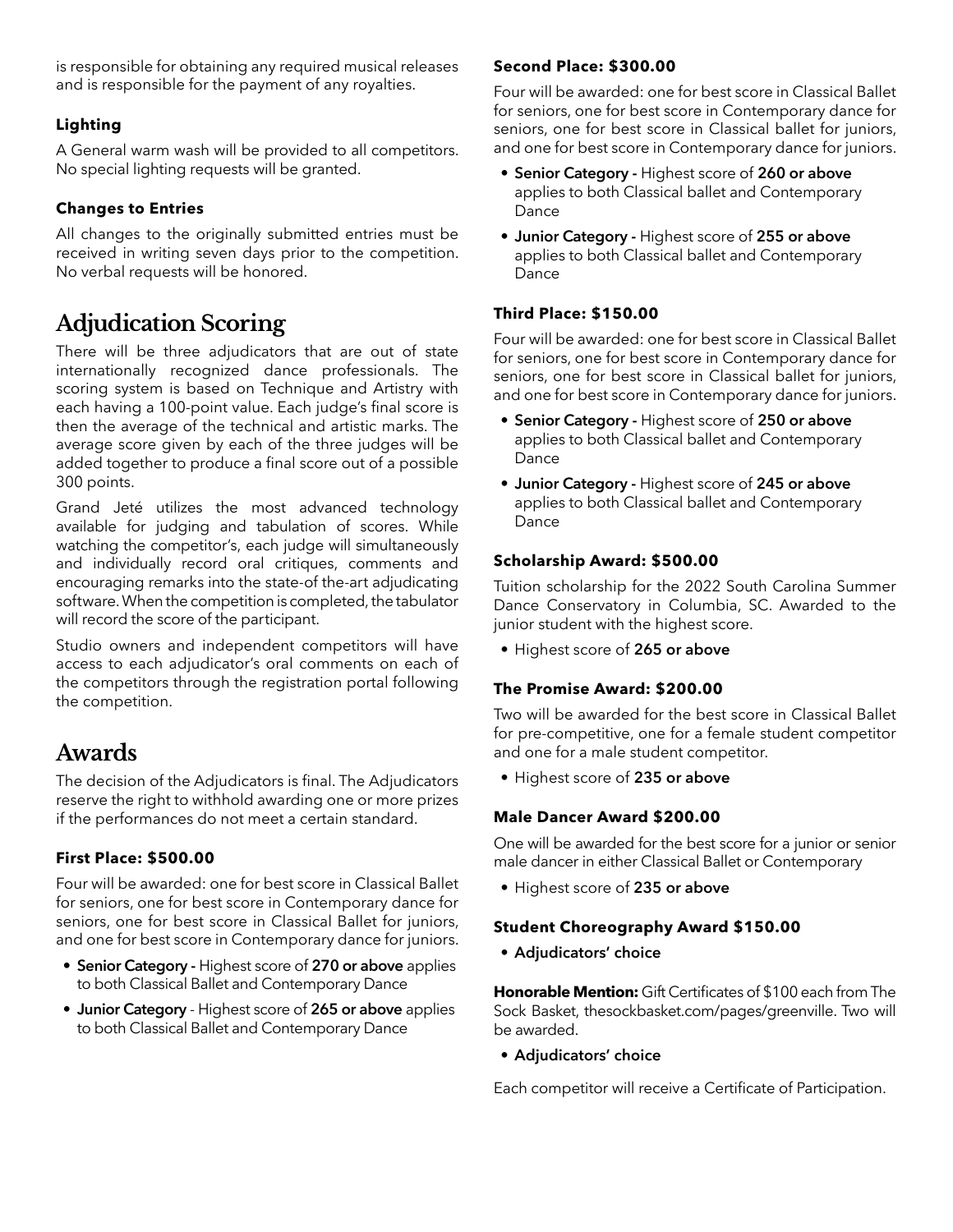# **Videos and Photography**

Absolutely no photography or videography is permitted by participants, visitors or any other person other than those designated by Grand Jeté.

All participants must complete and submit the Grand Jeté Photo and Video Release Form. Registration will only be completed once the Photo and Video Release Form has been submitted.

# **Master Classes - Ages 10-15**

Grand Jeté Master Classes are included in the competitor's registration fee and are \$50 for non-competitors.

For students in grades 4-10, master classes will be held in person for dance students. Recruiters can view in person or via Zoom access. *Due to the pandemic, teachers and parents are not permitted in master classes.*

# **Audition Classes - Ages 15-19**

Grand Jeté Audition Classes are included in the competitor's registration fee and are \$50 for non-competitors.

For students in grades 11 and 12, audition classes will be held in person for dance students. Recruiters can view in person or via Zoom access. *Teachers and parents are not permitted in audition classes*

Selected University and Trainee dance program recruiters from across the nation will observe the competition as well as the audition classes. The audition classes will be used to recruit seniors, to offer scholarships, to invite for Summer Intensives and to personally invite some juniors to audition for their programs the following year.

Recruiters will be looking at criteria such as potential, technique and artistry, response to correction, coordination, and musicality.

In the Competition, students will be assigned a number for each solo they perform. In the Audition Classes students must wear the first number that was allocated to them and must wear it for the duration of the audition.

# **Virtual Information Sessions**

Open to competitors and non-competitors ages 15- 19 (grades 10-12), these free information sessions will be presented by selected university and trainee dance program recruiters. Sessions will occur virtually using Zoom March 1–March 4.

## **Workshops for Private Studio Teachers**

Teacher workshops providing in-person instruction on Beginning Ballet, Intermediate/Advanced Ballet, and Intermediate/Advanced Contemporary will be held on Saturday, March 5 for private studio teachers. Teachers can participate in person or via Zoom. The registration fee is \$50

## **Workshops for K-12 Public School Teachers**

Teacher workshops providing in-person instruction on Historical Dance, World Dance, Ballet Fundamentals, and Modern/Contemporary will be held on Sunday, March 6. These workshops are offered through the SCGSAH Office of Outreach and will be taught in person with the option of Zoom access for teachers.

### **Registration for In-Person Workshop**

### **Click here to register[.](https://docs.google.com/forms/d/e/1FAIpQLSfx1cdjIIJ5tSCslu02JgX8pwoZyVZqmceufGargzuKBT7_RA/viewform?)**

In-person registration will be limited to the first 15 participants.

### **Registration for Zoom Workshop**

#### **Click here to register.**

**In-person participants ONLY:** A \$50 deposit is required to secure your spot. This deposit will be refunded upon successful completion of the program. Checks or money orders should be made payable to SCGSAH Foundation with "Dance Workshop" in the memo line and mailed to:

#### **SC Governor's School for the Arts and Humanities Attn: Carol Baker 15 University St. Greenville, SC 29601**

Deposits must be received by February 21, 2022. If we have not received a deposit by this date, your spot will be released.